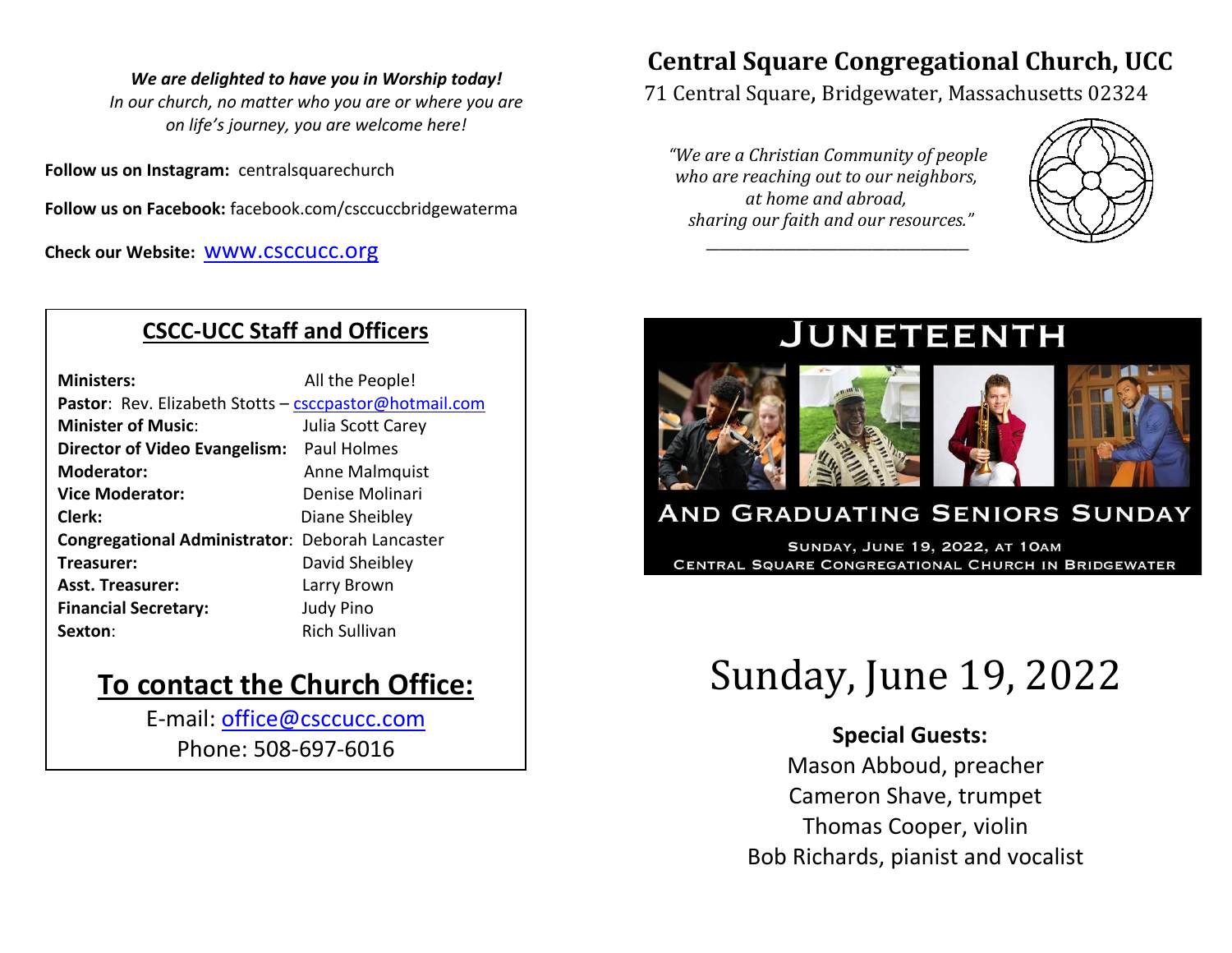*Please Note: This service is subject to change by the guidance of the Holy Spirit \* Denotes please rise in body or spirit.*

| Prelude: | "O Holy Lord"                                                                                      | by Florence B Price                                                                                                                                                              |  |
|----------|----------------------------------------------------------------------------------------------------|----------------------------------------------------------------------------------------------------------------------------------------------------------------------------------|--|
|          | <b>Welcome and Announcements</b>                                                                   |                                                                                                                                                                                  |  |
|          |                                                                                                    |                                                                                                                                                                                  |  |
|          | pew so that we may properly welcome you to our community.)                                         | <b>Invitation to Fellowship</b> (If you are new or visiting, please include your address,<br>phone number, and e-mail address when you sign the fellowship pad at the end of the |  |
| Introit: | "Lift Every Voice and Sing"                                                                        |                                                                                                                                                                                  |  |
|          |                                                                                                    | by J Rosamond Johnson and James Weldon Johnson                                                                                                                                   |  |
|          | *Call to Worship (based on Psalm 42)                                                               |                                                                                                                                                                                  |  |
| One:     | As a deer longs for flowing streams of water,                                                      |                                                                                                                                                                                  |  |
|          | our souls reach out to seek our God.                                                               |                                                                                                                                                                                  |  |
|          | Many: Where is our God? In the cleansing of the rain,                                              |                                                                                                                                                                                  |  |
|          | in the refreshing of a pool, in the predictability of a faucet.                                    |                                                                                                                                                                                  |  |
| One:     | With glad shouts and songs of thanksgiving,                                                        |                                                                                                                                                                                  |  |
|          | our voices lift toward our God.                                                                    |                                                                                                                                                                                  |  |
|          | Many: Where is our God? In the melody of voices raised in concert,<br>in the stillness of silence, |                                                                                                                                                                                  |  |
|          | in the cacophony of spontaneous praise.                                                            |                                                                                                                                                                                  |  |
| One:     | As deep calls to deep, we come to worship the Living God.                                          |                                                                                                                                                                                  |  |
|          | Many: Where is our God? In the echoes of our prayers,                                              |                                                                                                                                                                                  |  |
|          | in the reverence of bowed heads, in the hope of raised faces.                                      |                                                                                                                                                                                  |  |
| One:     | The Holy One is with us.                                                                           |                                                                                                                                                                                  |  |
|          | *Opening Prayer                                                                                    |                                                                                                                                                                                  |  |
|          | Holy Wisdom, we hear you calling us to gather and to hope in                                       |                                                                                                                                                                                  |  |
|          | your name. Ignite sacred courage in us to proclaim the good                                        |                                                                                                                                                                                  |  |
|          | news of justice from the comfort of our worship to the public                                      |                                                                                                                                                                                  |  |
|          |                                                                                                    | witness of the city gates. Inspire a compelling vision of a gracious,                                                                                                            |  |
|          |                                                                                                    | beloved, and empowered community that propels us to confront                                                                                                                     |  |
|          | inequities, challenge privilege, and participate in your creative                                  |                                                                                                                                                                                  |  |
|          |                                                                                                    | work in our time. Renew our hope for humanity so that we might                                                                                                                   |  |
|          |                                                                                                    | rejoice in this inhabited world and delight in our siblings. Amen.                                                                                                               |  |

**\*Opening Hymn #570:** "We Shall Overcome"

**Epistle Reading:** Galatians 1:1-12

#### **Prayer for Transformation and New Life**

#### **We of Grace**

**Musical Offering:** *"Sometimes I Feel Like a Motherless Child"* By Florence B Price

| <b>Epistle Reading:</b>  | 1 Corinthians 13:1-13           |                              |  |
|--------------------------|---------------------------------|------------------------------|--|
| Sermon:                  | Mason Abboud, Graduating Senior |                              |  |
| <b>Musical Offering:</b> | "O Freedom"                     | <b>Traditional Spiritual</b> |  |

#### **Prayers**

#### **Celebrations and Concerns Moment for Meditation The Lord's Prayer**

(Please use the wording that is most meaningful for you.) *Our Father, who art in heaven, hallowed be thy name. Thy Kingdom come, thy will be done, on earth as it is in heaven. Give us this day our daily bread and forgive us our sins, as we forgive those who sin against us. And lead us not into temptation, but deliver us from evil. For thine is the kingdom, the power and the glory forever. Amen.*

**Musical Offering:** *"And God Wept"* by Del'Shawn Taylor

#### **Invitation to Generosity**

**Celebrating our Graduates**

**Prof Thanksgiving & Celebration** 

**Closing Music** *"What a Wonderful World"* by Bob Thiele

**diction** 

**Postlude:** *"Lord I Want to Be a Christian"*

by Florence B Price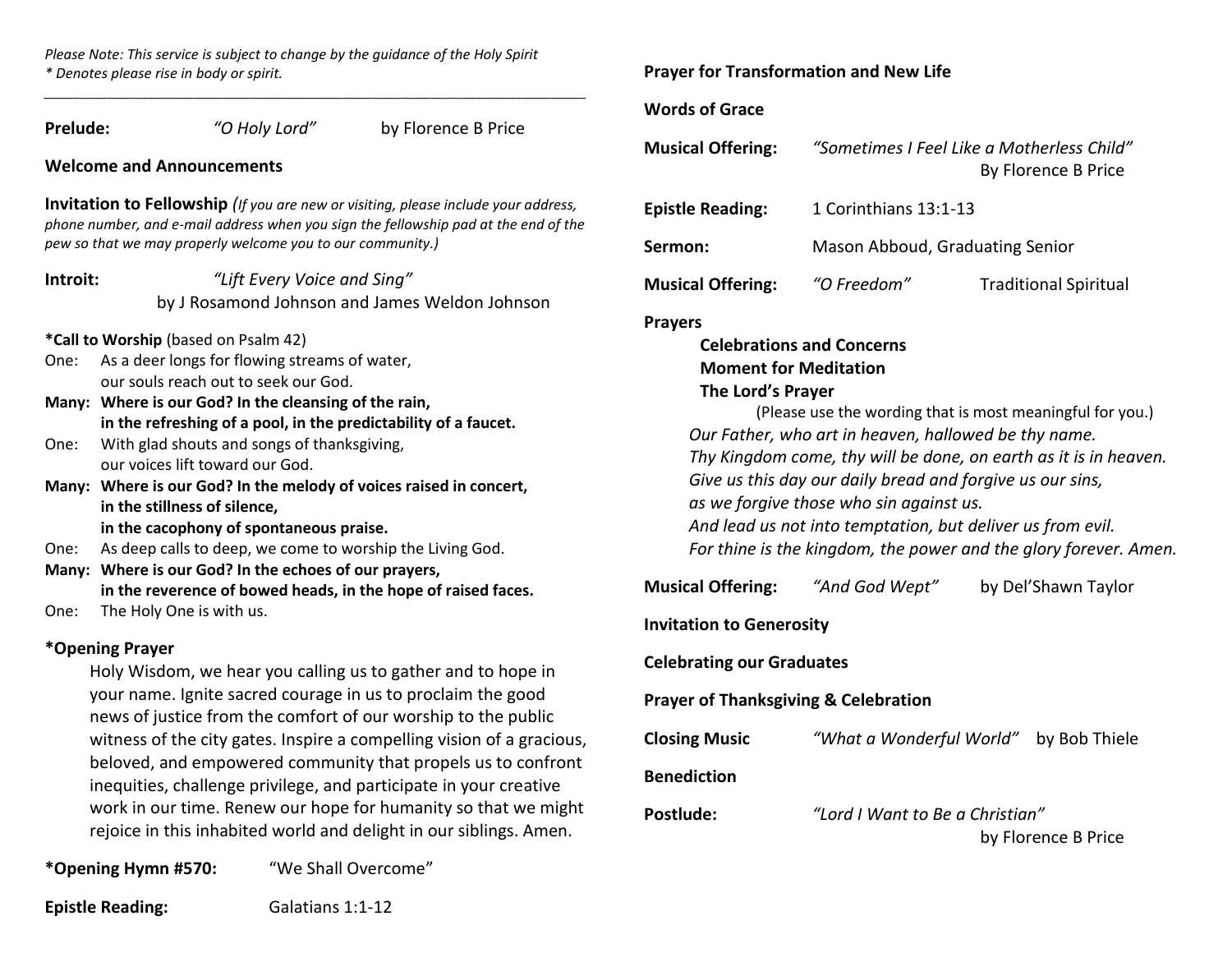#### **Mustard Seeds Prayer List of the People**

For the week of June 19, 2022

*Please note: Prayer requests should be submitted by calling the Church Office at: (508) 697-6016 or by e-mail to: [office@csccucc.com](mailto:office@csccucc.com) no later than 12:00 noon on Mondays.*

#### *Continued prayers for all veterans and those serving on active duty in the military both in the United States and abroad.*

- Prayers of comfort for Sally and the Burke family on the recent passing of her husband, Terry Burke. (5/31)
- Prayers of health and healing for those church members and local residents who are suffering from COVID (5/31)
- Prayers for the families of Uvalde, Texas on the deaths and injuries of teachers and students at the Robb Elementary School (5/26)
- Continued prayers of health and healing for Tami Kurahara (5/19)
- Prayers for the Family on the passing of Herb Doniger. (4/22)
- Prayers for Tom Struzik on the death of his brother, Joe. (4/21)
- Prayers for the Abboud Family on the recent death of Shane's Mother (4/19)
- Prayers for the Pioppi Family who are struggling with the loss of their daughter, Ava. (4/12)







**Sunday, June 26 –** Worship (10am) In-person and Online

**Sunday, July 3rd** – Worship (10am) In-person and Online

**Monday, July 4th** – There will be several events taking place on July 4th including:

• Join us to march in the Bridgewater parade! We will meet on the front lawn of the church at 9:00 a.m. and walk together to the start of the parade route. Wear your church shirt! (If you don't have a church shirt, you can order one on our website: csccucc.org)

• The Church is sponsoring a FREE photo shoot with local photographer, Al Lacerda, from 10:30 a.m. – 12:00 noon.

• We will be holding a Bake Sale to raise money for the Church from 9:00 a.m. – 12:00 noon. Stop by and purchase some goodies for your holiday BBQ!

- Please note that the Food Pantry evening hours will not take place on July 4th.

#### **Have a PayPal Account?**

**If so, your donation to the CSCC-UCC couldn't be easier. Just scan this code below and click on the link it gives you!**

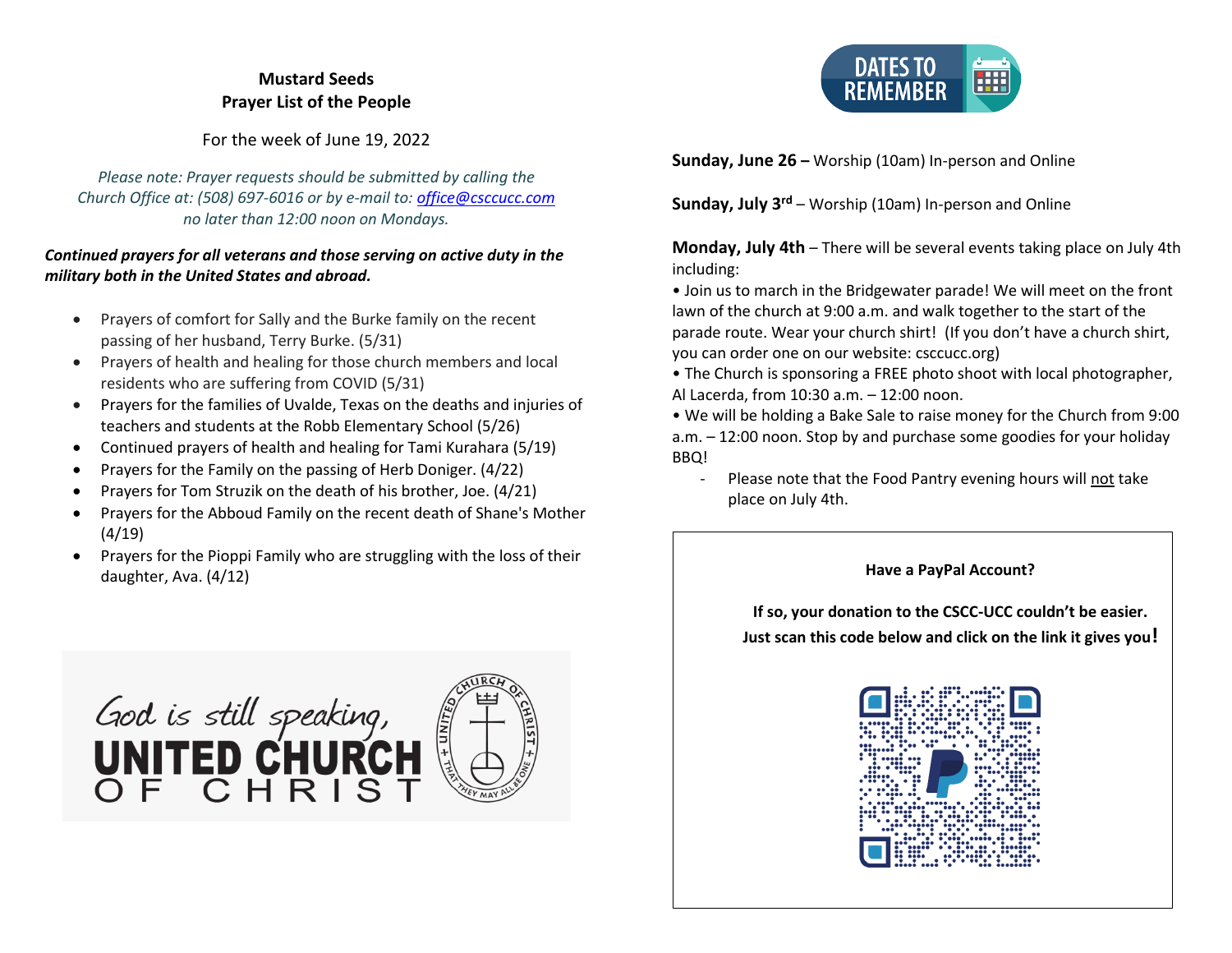

# *Congratulations to our graduates!*

To all that have excelled, and all that have just squeaked by. To all that found a passion, and those that are still searching. To all who supported those that have reached this important rite of passage. Congratulations! And may God bless you on wherever your journey leads you next.



**David Berard** is graduating from Bristol-Plymouth Regional Technical School, CAD/CAM shop. He will be continuing to work with his father at F.H. Peterson Machine Corp.

His proudest moment from his high school career was placing 3rd in the state for his solidworks 3D modeling skills.



**Mason Abboud** is graduating from Archbishop Williams High School, and will be attending the University of South Carolina Honors College in the Fall, majoring in Biology and minoring in Creative Writing. In high school, Mason was

active in musicals, student government, Kenpo karate, and

was a Peer Minister. He will be recognized at graduation for having doubled the amount of required volunteer hours, and he received the St. Anselm Book Award.



**Rob Wallace** graduated from Stonehill College magna cum laude with a B.S.B.A.in Accounting. Rob will be going to work for Ernst & Young.



**Selena Manhart,** granddaughter of our Congregational Administrator Deborah Lancaster, is graduating from Bridgewater-Raynham Regional High School, and will be attending UMass Amherst in the Fall, where she has also earned a place on the cheerleading team.



**Kate Wallace** is graduating from Bridgewater-Raynham Regional High School, and she will be attending Emmanuel College in Boston as a nursing major in the Fall.





**Cameron Shave** is graduating from Foxboro High School, and will be attending the Manhattan School of Music in New York City in the Fall, studying jazz performance.

Cam runs and arranges music for three of his own gigging bands, even including a 17-piece big band. In his free time, he enjoys spending time with friends, writing/arranging music, and going to see live performances.

**Grace Jackson** is graduating from Bristol County Agricultural High School, and will be attending Roger Williams University in the Fall, majoring in Marine Biology and Aquaculture.



**Katie Rucker** is graduating from Bridgewater-Raynham Regional High School, and in the Fall will be attending Massasoit Community College as a liberal arts transfer major.